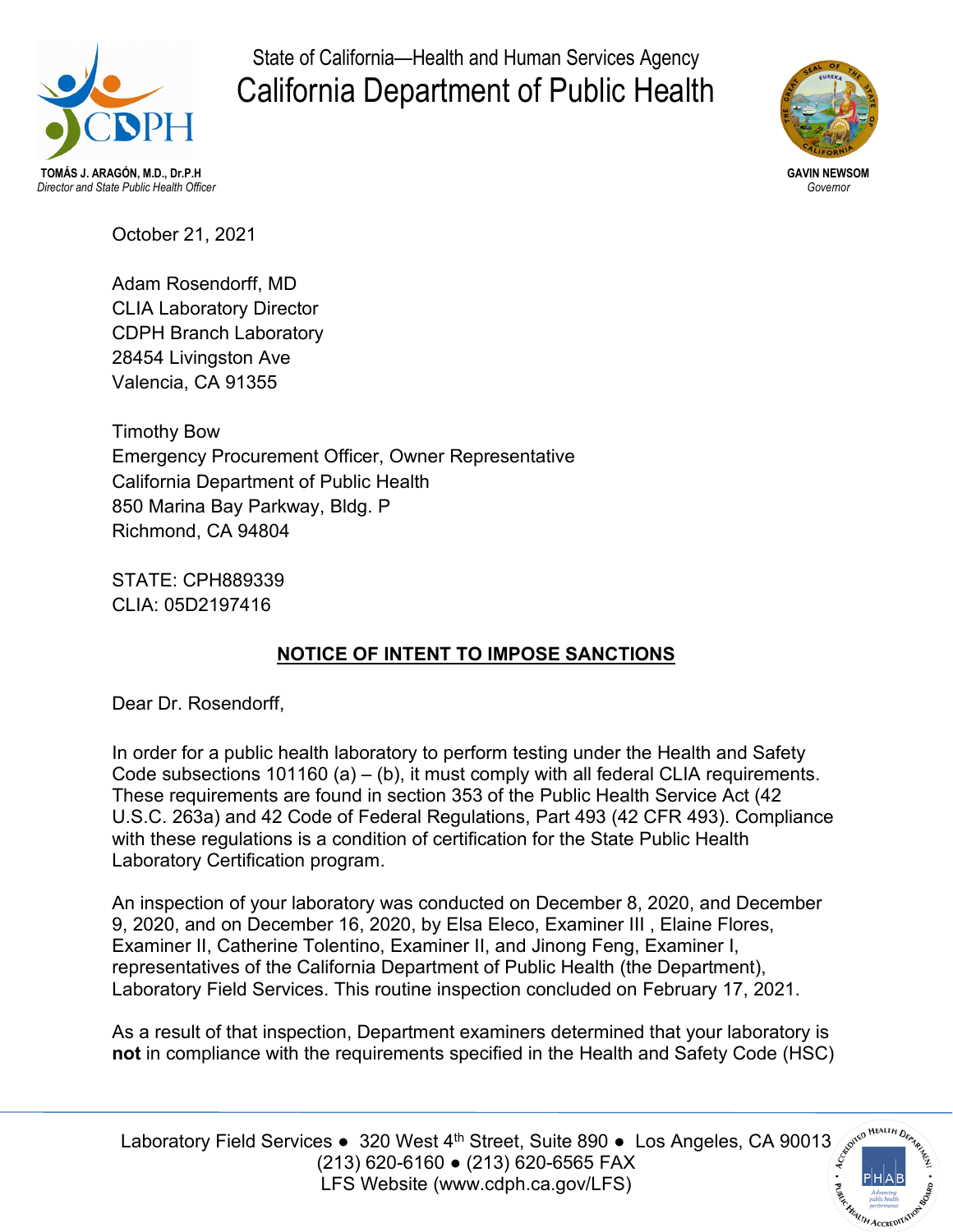section 101160 and/or California Code of Regulations (CCR), title 17, sections 1078 and 1083.

In response to our February 19, 2021, letter, the Department received four submissions from your laboratory on March 1, March 8, March 11, and March 30, 2021.

In our letter of May 17, 2021, we notified you that your four previous submissions on March 1, March 8, March 11, and March 30, 2021, failed to remove all condition level deficiencies.

In our June 8, 2021, letter, the Department notified you that your May 24, 2021, submission failed to remove the remaining condition level deficiency. We also notified you that this was our final request for information.

We received email communications from the laboratory on June 18, 2021, and July 3, 2021. We also received another submission from your laboratory on August 20, 2021. After carefully reviewing your submission, the Department determined that you failed to remove this remaining Condition level deficiency:

## • **D5400 - 42 C.F.R section 493.1250 Condition: Analytic systems**

Your August 20, 2021, submission failed to address the issues we identified in our June 8, 2021, letter.

Pursuant to Title 17 of the California Code of Regulations (17 CCR) sections 1065, 1067 and 1067.10, notice is hereby given that the California Department of Public Health (Department) intends to impose the alternative sanctions of a directed plan of correction and on-site monitoring upon the CDPH Branch Laboratory.

### **Intent to impose a directed plan of correction**

CDPH Branch Laboratory shall address the issues we identified in our June 18, 2021, letter and provide validation data from the proposed validation plan it submitted to the Department on June 18, 2021, and July 3, 2021.

### **Intent to impose onsite monitoring**

CDPH Branch Laboratory shall be subjected to random, unannounced, on-site monitoring by the Department for compliance with the directed plan of correction for one year, at the CDPH Branch Laboratory's expense. In addition, CDPH Branch Laboratory shall be subjected to random, unannounced, on-site inspections by the Department or its designee for the next two years.